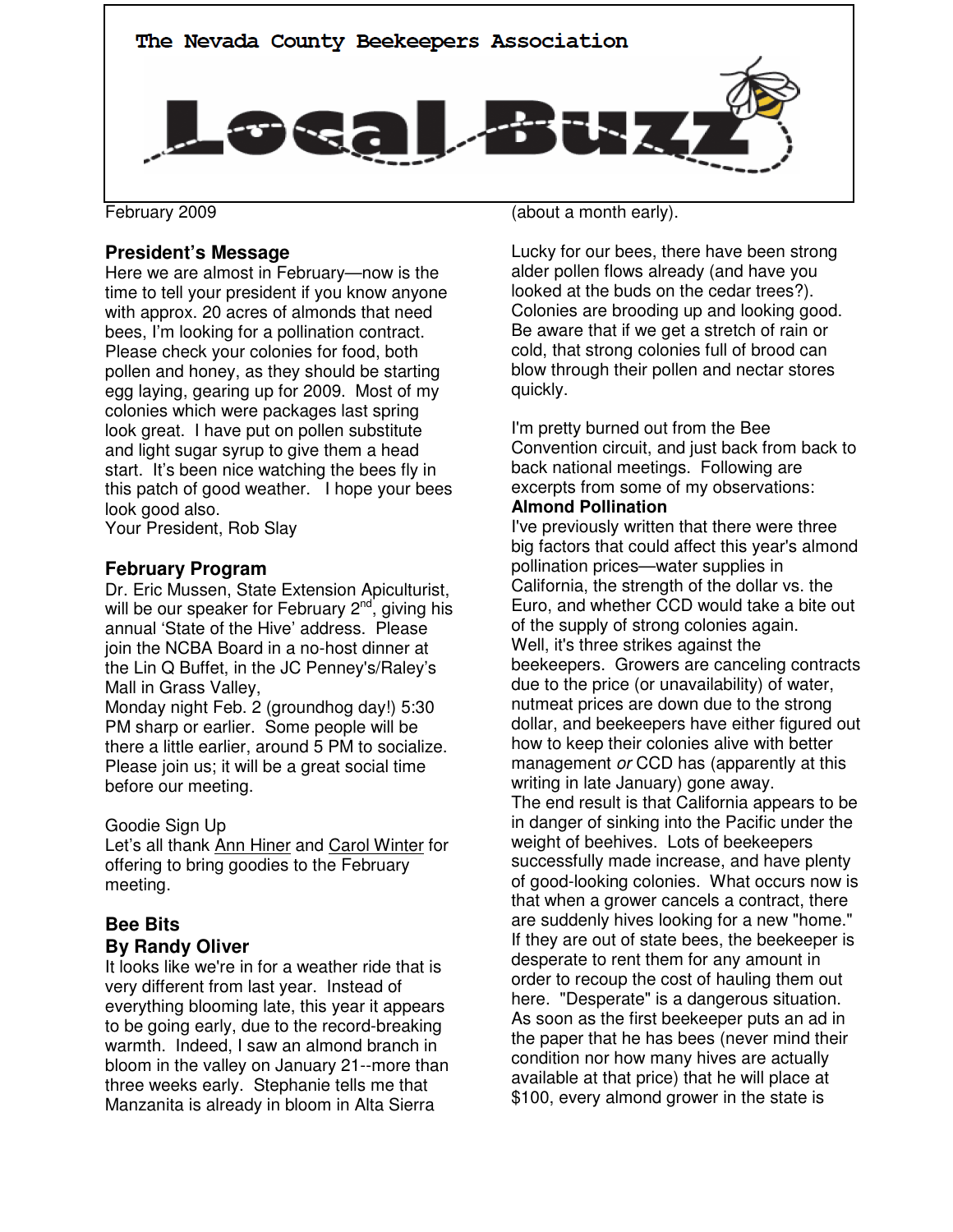immediately aware of that low price, and want to use it as the new benchmark.

By the time you read this, the dust will have settled, but for now it's too early to tell how the game will play out in next three weeks. My guess is that market forces followed the laws of supply and demand, and the lure of \$170 demand gave beekeepers enough motivation to bring up the supply. The elusive \$200 colony may have been the high point before the almond pollination bubble popped, just as the California real estate bubble popped. This may bode for a shift in the bee industry back to honey production, and away from the frantic quest to try to nurse every single colony into almonds.

Another result of the coincidence of these economic factors will be their effect upon the acreage referred to as "pull" orchards. These are older "over the hill" orchards past their peak of production. As long as they were profitable, growers may keep them in production, since they don't want to replant, and miss two years' worth of crop, when the economics are good. Right now, the economics are not good, but will likely be better two years from now, if the world economy recovers a bit. So we may see a number of orchards pulled and replanted this year.

#### **Nosema ceranae**

Researchers from across the nation, and around the world, are generally not finding the "new" nosema to be that big a problem. Many beekeepers are wondering if they over reacted by blowing the budget on fumagillin. It is not yet clear why N. ceranae may be so devastating in some areas, but nutrition (see below) certainly appears to be a factor. Perhaps the most trenchant announcement was by Dave Hackenberg that his bees have had Nosema ceranae since at least 1985. I spoke again with Dave this morning for details—he's been using fumagillin in the fall to some extent since then, but never noticed nosema (ostensibly N. ceranae) to be a problem.

On the other hand, I got a call later in the day from a Texas beekeeper whose bees returned from Colorado loaded to the gills with spores and struggling to stay alive. This

is still the number one N. ceranae question to me: Why does it cause problems in some yards and operations, but not in others? At the California Bee Breeders meeting yesterday, Dr. Marla Spivak voiced a question that was also on my mind—perhaps our bees are already somewhere in the process of readjusting their immune system to deal with what appears to be a mostly a summertime parasite, that may quietly fade into the background, as tracheal mite has done in many areas.

Meanwhile, the race is on for manufacturers to bring new anti nosema treatments to market. HoneyBHealthy appears to have some limited effect, and some European botanical products show promise: Apiherb®, Vitafeed Gold®, and Nozevit®.

### **Bee Nutrition**

At the California state convention, a panel of successful beekeepers detailed to us how they managed their bees (that is to the extent that they really wanted to share their hardearned trade secrets, plus factoring in that one is a queen producer and another sells pollen patties, and accounting for the "This is what I would have done if I had really gotten around to it" factor). The short version is that if these guys can't move their bees to good forage, then they really put the pollen supplement to them. Perhaps 15-20 lbs per colony per season (I personally know that feeding that amount is possible, and that it indeed creates monster colonies, but have a hard time imagining where large commercial operations find the labor to open the boxes that many times).

Presentations by Dr. Frank Eischen, and by Dr. Gloria DeGrandi-Hoffman clearly demonstrate the value of feeding protein to colonies in times of dearth. Frank's numbers are amazing when he shows the relationship between protein feeding to the percentage of colonies that finally grade out in almonds. **Bottom line, start feeding early (August or September), about a pound a week, and continue until bloom. Not only that, but he demonstrated how protein feeding makes bees more resistant to parasites such as varroa and Nosema ceranae.** 

Dr Diana Sammataro and Milagra Weiss have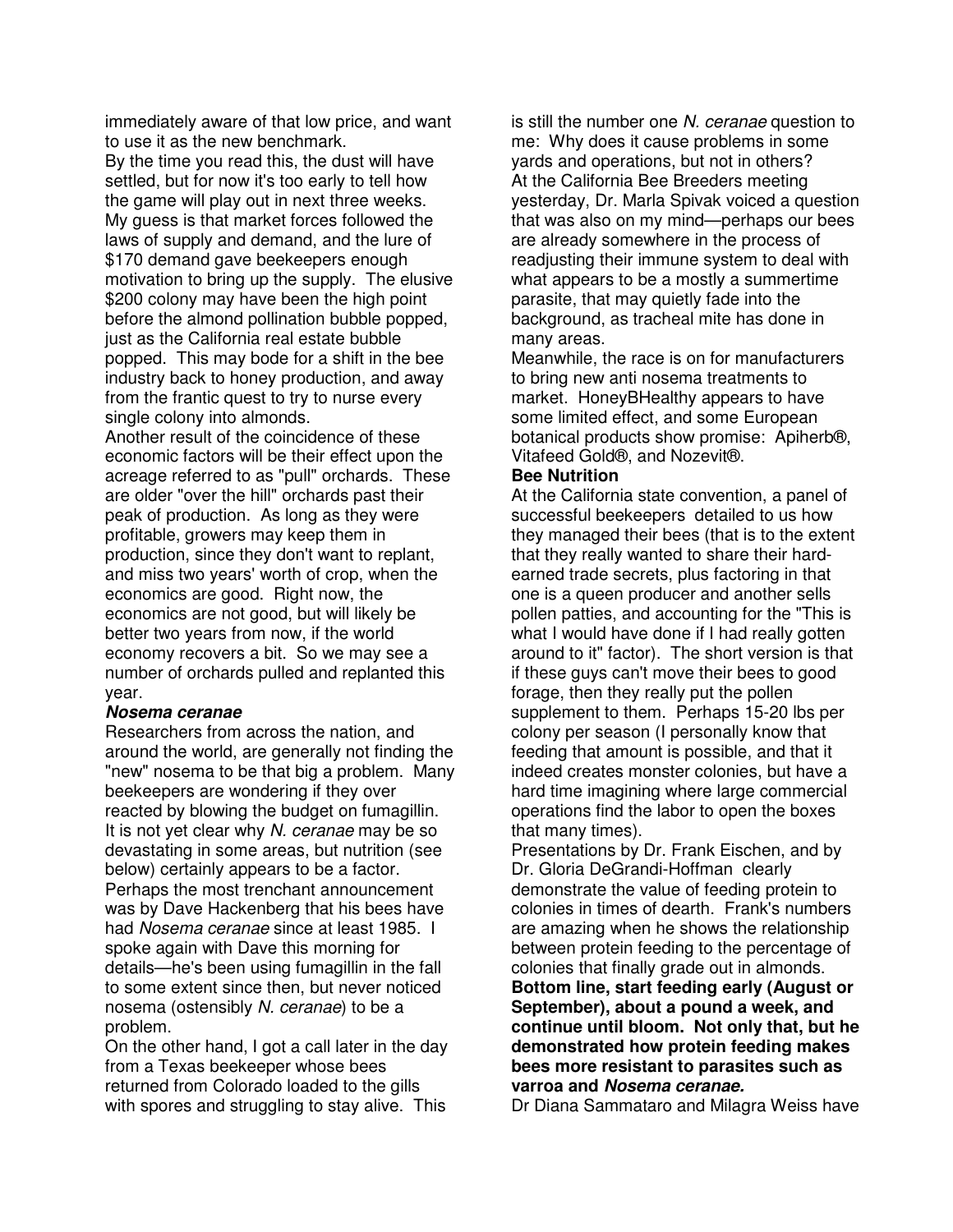been looking into high fructose corn syrup as bee feed. This turned out to be more difficult research than expected, and not all HFCS's act the same. In general, though, sucrose gets the thumb up.

## **Pesticides**

A current hot button topic is whether the neonicotinoid insecticides (notably imidacloprid and clothianidin) are causing sublethal yet deleterious effects in bees, and whether they are related to CCD. This connection is being hotly debated worldwide, and many have taken sides. Into this polarized environment, Drs Jerry Bromenshenk and David Fisher (Chief Ecotoxicologist, BayerCropscience) stepped up to the plate to see if a mutually beneficial dialog could be opened between the beekeeping organizations, and the major pesticide manufacturers. So far, we've had two long and productive meetings, and the ABF and AHPA are currently seating members to a Beekeeper Advisory Board to the pesticide industry.

I've had the pleasurable surprise to find how open and receptive the Bayer scientists are. This gives me great optimism for the process, if we beekeepers hold up our end of the deal. One obstacle is the visceral distrust that some have of multinational chemical companies. However, beekeeper/supplier Lloyd Spear explains the reality well (by permission): "Here on the East Coast we have more than our share of respected, large beekeepers putting all the blame on neonics, but the researchers are not, and I think they deserve more support.

"I spent the better part of my adult life working in the corporate environment, including development of major crop pest controls, and it is beyond my comprehension that a group of individuals working for a large chemical company would conspire to (1) design studies that would deliberately hide adverse effects on beneficial insects (2) not publish adverse data (3) not listen to constructive commentary and questions from concerned parties. Sometimes people forget that the 'corporate environment' consists of people just like you and me, who are concerned about the environment, what they eat and drink, where

their kids play, etc. Even if there were some grand "whose" that wanted to keep matters secret, he or she would be incapable of doing so as the hundreds of staff that contribute to a major product (such as the neonics) just will not let themselves be so manipulated. "… I wish we would all give greater support to those who are dedicating a good part of their careers to solving the problem and stop condemning those who do not wholly agree with certain ignorant premises."

Well spoken, Lloyd!

Dr. Maryann Frazier noted that in her testing program, the average bee sample tested positive for six pesticides (which, according to Dr Bromenshenk is not a historically unusual figure). Unfortunately, the two most common are the beekeeper-applied miticides coumaphos and fluvalinate. Graduate student Judy Wu documented the deleterious effect of coumaphos upon bee brood, and another researcher mentioned that one of the breakdown products of amitraz is also harmful. The bottom line is that the data that I've seen to date suggest that the effects of miticides outweigh those of the neonicotinoids!

However, this is not a clean bill of health for the widely used neonics. As Dr Fischer explains, in the matter of any poison, toxicity is a function of dose. Bayer's responsibility is to label their products such that **when properly applied**, the inadvertent dose to bees will cause no harm. With beekeeper input, we hope to have further studies designed that truly answer questions as to the real world effects of the neonics, especially when combined with synergistic other chemicals such as in tank mixes. The Bayer meetings brought two potential sources of high exposure to light: when neonics are applied by "chemigation" and bees drink the water, or when maple trees in the Northeast are injected with large doses of imidacloprid to control the Asian Longhorn Beetle. Problems of proper application fall under the purview of the EPA and state or county agencies.

The Bayer dialog, coupled with the meetings with the EPA in Washington, are groundbreaking events that herald a new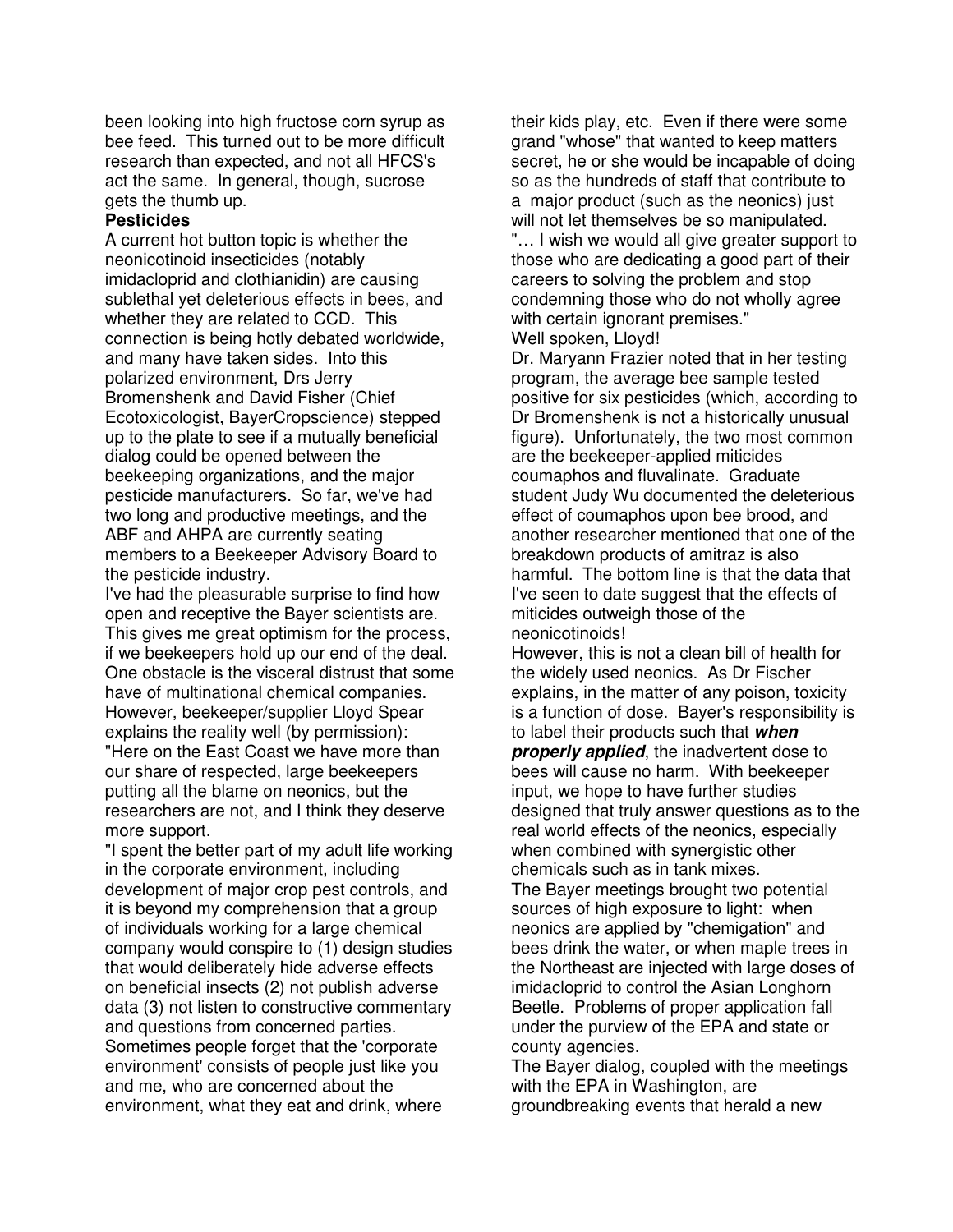model of cooperation between the manufacturers, the regulators, and beekeepers. We should all be appreciative of the great amount of time and effort those involved are putting into this cause.

## **January Minutes**

Pres. Rob Slay opened with Q & A Eric Mussen will be our February guest Bayer insecticides which are mimics of nicotine are suspected bee destroyers, and under scrutiny in Europe.

Randy Oliver presented a program on bee breeding and genetics. Evolution of mites is ahead of evolution of bees. Queen quality can be estimated by noting whether the empty Q cell still has a little royal jelly left after the five day sealed period, indicating a strong queen. The more drones in the area, the more diversity of pheromones available. Deformed Wing Virus produces supersedure. Feral colonies are adapting to local conditions.

Jack Meeks, sec





## **TIME FOR 2009 DUES!**

 Help us reduce paper and mailing costs, get your newsletters electronically and we will reduce your family membership fees to \$15.00 from \$20 for snail mail. I'll be collecting at the meeting or mail to : NCBA c/o Janet Brisson 20693 Dog Bar Road, GV 95949

# **Beekeeping Class Schedule**

The Sacramento Area Beekeepers Association (SABA)is presenting a series of classes. More information is available on the SABA website, www.sacbeekeepers.org or by contacting one of the course coordinators: Ernie Buda at 2211budae@att.net 916-761- 3802 or Bruce Waln at bruce\_waln@sbcglobal.net

| Beginning Natural Beekeeping<br>7, 2009 Serge Labesque  | Sat. Feb. |
|---------------------------------------------------------|-----------|
| Beginning Beekeeping<br>7, 2009 Randy Oliver            | Sat March |
| Beginning Natural Beekeeping<br>11, 2009 Serge Labesque | Sat April |
| Beginning Beekeeping<br>23, 2009 Randy Oliver           | Sat May   |
| Intermediate Beekeeping<br>20, 2009 Dr. Eric Mussen     | Sat June  |
| Intermediate Natural Beekeeping                         | Sat July  |

18, 2009 Serge Labesque

All of the classes will be held at the Sacramento County Department of Agriculture building at 4137 Branch Center Road, Sacramento, CA from 8:30 am to 4:30 pm. The instruction will start promptly at 8:30; registration starts at 7:30 am. Each course fee is \$35.00. Registration is required by the Monday before the course date, late registration will require specific approval of a course coordinator.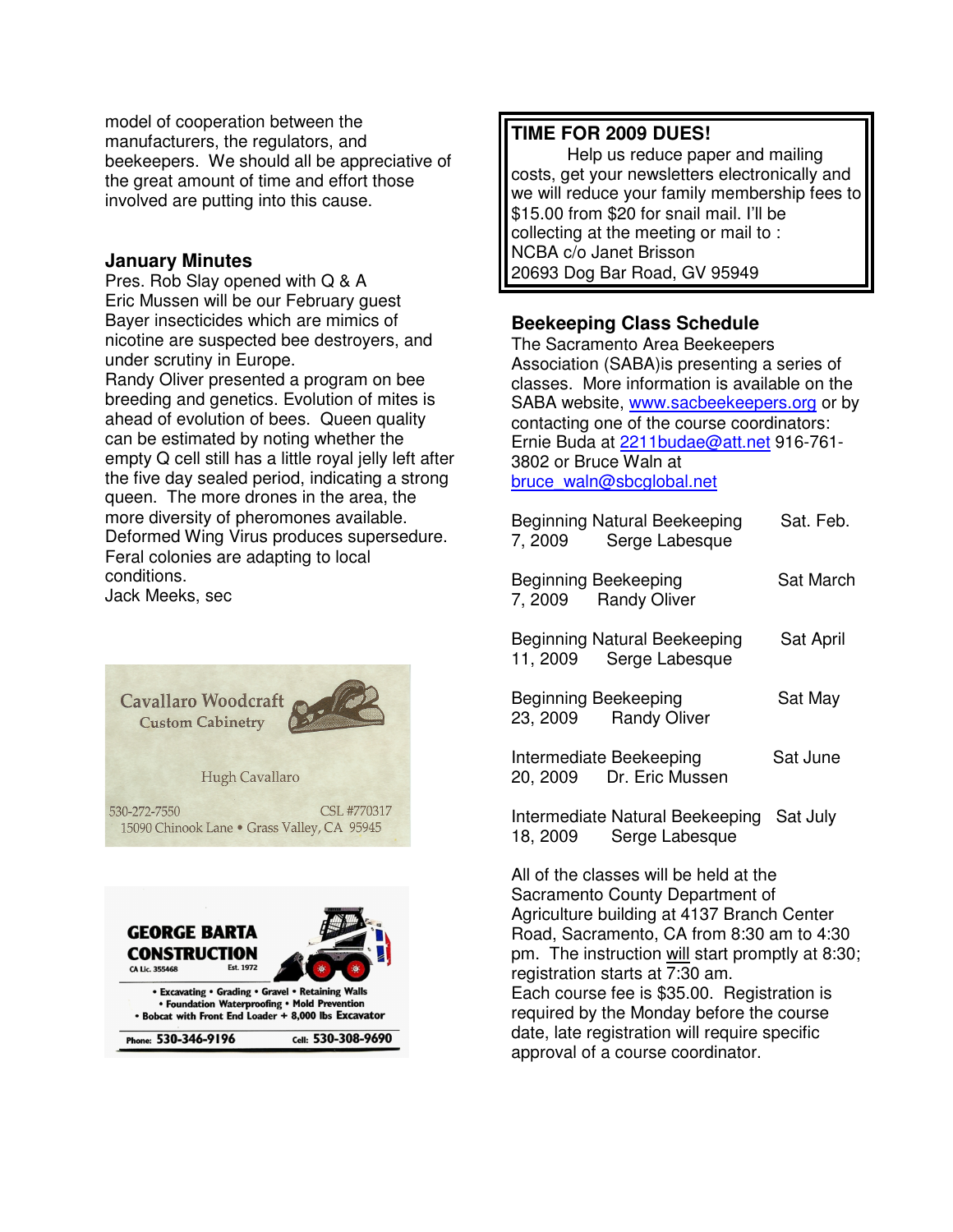# **Article 'Honey Laundering'**

John R. Miller recommended a series of 6 articles published last month in the Seattle Intelligencer, Washington's oldest daily newspaper. The 'Honey Laundering' articles deliver a serious indictment of the state of the honey industry—exposing a number of unscrupulous activities, and confirming that mislabeling and 'transshipping' from undisclosed countries of origin is common. The articles, available at

### http://seattlepi.nwsource.com/specials/honey/ cover the topics:

- 'country of origin no guarantee on cheap imports'
- 'antibiotic use could taint honey's reputation as a miracle drug'

'don't let claims on honey labels dupe you' 'US honey producers don't have it easy' 'honey isn't all sweetness'

'importers accused of evading fees'

#### **Sacramento Beekeeping Supplies**

Complete line of all beekeeping supplies American dealer for Sheriff suits Gifts—bee themed children's wear, tableware, garden décor, etc

Books—children's beekeeping, homemade cosmetics, candles

Beeswax candles, molds, waxes (soy and paraffin too) dyes, scents, and wicks

Honeycomb sheets for rolling candles—35 colors

2110 X Street, Sacramento, CA 95818 (916) 451-2337 fax (916) 451-7008 Webpage at www.sacramentobeekeeping.com email: info@sacramentobeekeeping.com

Open Tuesday through Saturday 10:00 – 5:30 **MAIL ORDERS RECEIVE QUICK SERVICE**

# Cottage Cosmetics

A how-to guide for making fine olive oil soap and all natural personal care products using beeswax is available from local author and herbalist, Linnie McNaughton. The guide includes detailed instructions. To order send a check for \$15 to: Green Blessings 21055 Dog Bar Road Grass Valley 95949 Call (530) 906-0831